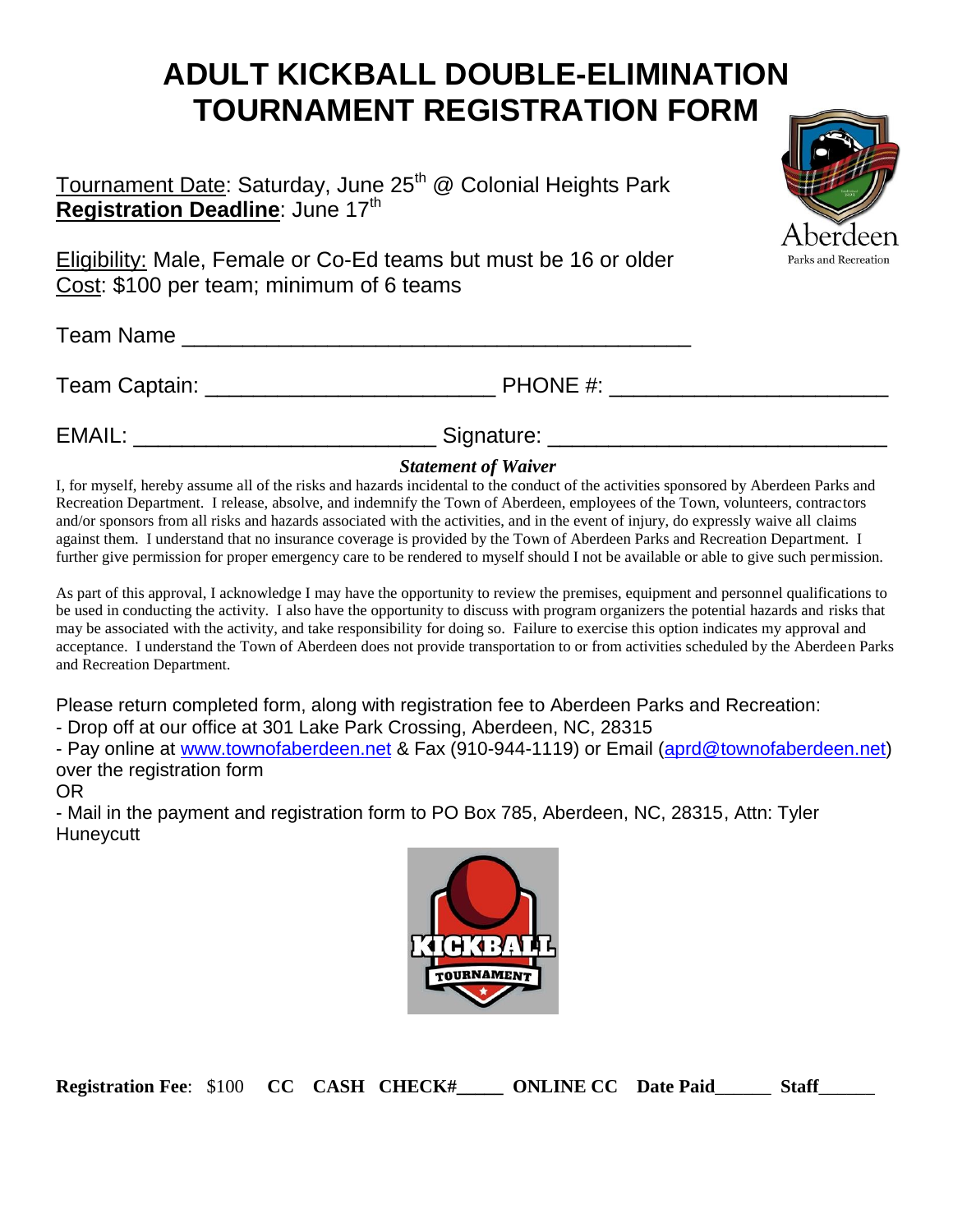| <b>Name</b>      | Age w/ Birthdate | <b>Email / Phone #</b> | <b>Signature</b> |
|------------------|------------------|------------------------|------------------|
| $\overline{1}$ . |                  |                        |                  |
|                  |                  |                        |                  |
|                  |                  |                        |                  |
|                  |                  |                        |                  |
|                  |                  |                        |                  |
| 2.               |                  |                        |                  |
|                  |                  |                        |                  |
|                  |                  |                        |                  |
|                  |                  |                        |                  |
|                  |                  |                        |                  |
| $\overline{3}$ . |                  |                        |                  |
|                  |                  |                        |                  |
|                  |                  |                        |                  |
|                  |                  |                        |                  |
|                  |                  |                        |                  |
| 4.               |                  |                        |                  |
|                  |                  |                        |                  |
|                  |                  |                        |                  |
|                  |                  |                        |                  |
|                  |                  |                        |                  |
| $\overline{5}$ . |                  |                        |                  |
|                  |                  |                        |                  |
|                  |                  |                        |                  |
|                  |                  |                        |                  |
|                  |                  |                        |                  |
| 6.               |                  |                        |                  |
|                  |                  |                        |                  |
|                  |                  |                        |                  |
|                  |                  |                        |                  |
|                  |                  |                        |                  |
|                  |                  |                        |                  |
| 7.               |                  |                        |                  |
|                  |                  |                        |                  |
|                  |                  |                        |                  |
|                  |                  |                        |                  |
|                  |                  |                        |                  |
| 8.               |                  |                        |                  |
|                  |                  |                        |                  |
|                  |                  |                        |                  |
|                  |                  |                        |                  |
|                  |                  |                        |                  |
|                  |                  |                        |                  |
| 9.               |                  |                        |                  |
|                  |                  |                        |                  |
|                  |                  |                        |                  |
|                  |                  |                        |                  |
|                  |                  |                        |                  |
|                  |                  |                        |                  |
| 10.              |                  |                        |                  |
|                  |                  |                        |                  |
|                  |                  |                        |                  |
|                  |                  |                        |                  |
|                  |                  |                        |                  |